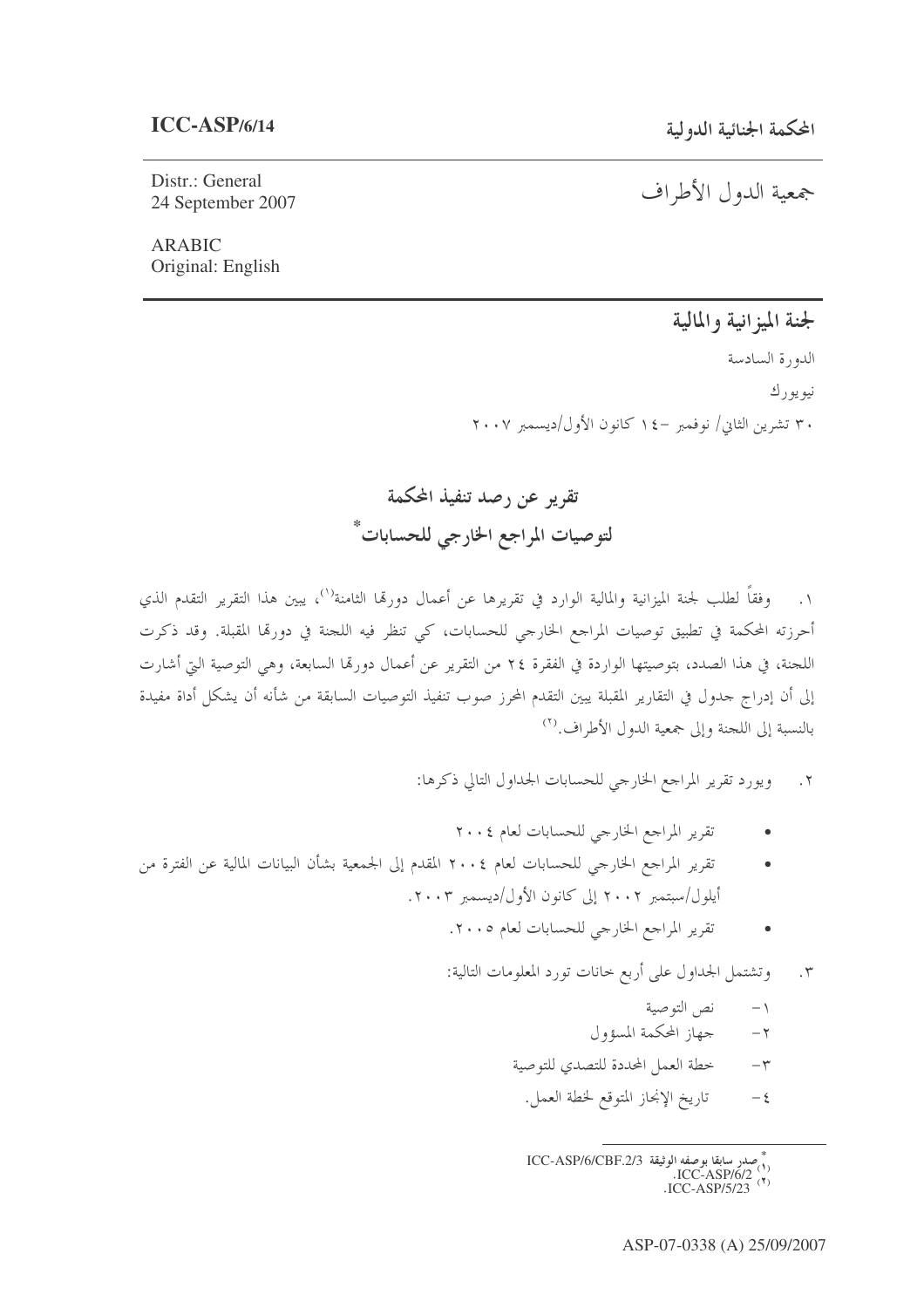التقدم المحرز في تنفيذ التوصيات

٤. يلخص الجدول ١ والشكل ١ حالة تنفيذ توصيات المراجع الخارجي للحسابات (٢٠٠٤ و٢٠٠٥). وهناك عدد -يتراوح ما بين ٢٥ و٢٩ توصية من التوصيات التي نُفذت بالكامل أو نُفذ حانب كبير منها. ويجري حالياً الإعداد لتنفيذ --ثلاث توصيات إضافية. وقُوبلت توصية واحدة بالرفض.

الجدول ۱: حالة تنفيذ التوصيات

| النسبة المئوية       | عدد التو صيات | حالة التنفىذ                         |
|----------------------|---------------|--------------------------------------|
| $\%$ ٤١              |               | التنفيذ الكامل                       |
| $\%$ 20              | ۱۳            | تنفيذ الشطر الكبير                   |
| $\%$                 |               | الإعداد للتنفيذ                      |
| $\%$                 |               | نُظر في التنفيذ لكن ما من إجراء مزمع |
| $\%$ $\cdot$ $\cdot$ |               | المجموع                              |

الشكل ١: حالة تنفيذ التوصيات



ه. أخذت المعلومات الواردة في هذه الوثيقة من نظام رصد مراجعة الحسابات للمحكمة، وهو نظام يتعقب تنفيذ كافة --التوصيات الـتي ترد في مراجعة الحسابات. وستتم مستقبلاً زيادة تطوير هذا النظام لكـي يشمل، في جملة أمور، جدولاً زمنياً ---بعمليات استعراض التوصيات. -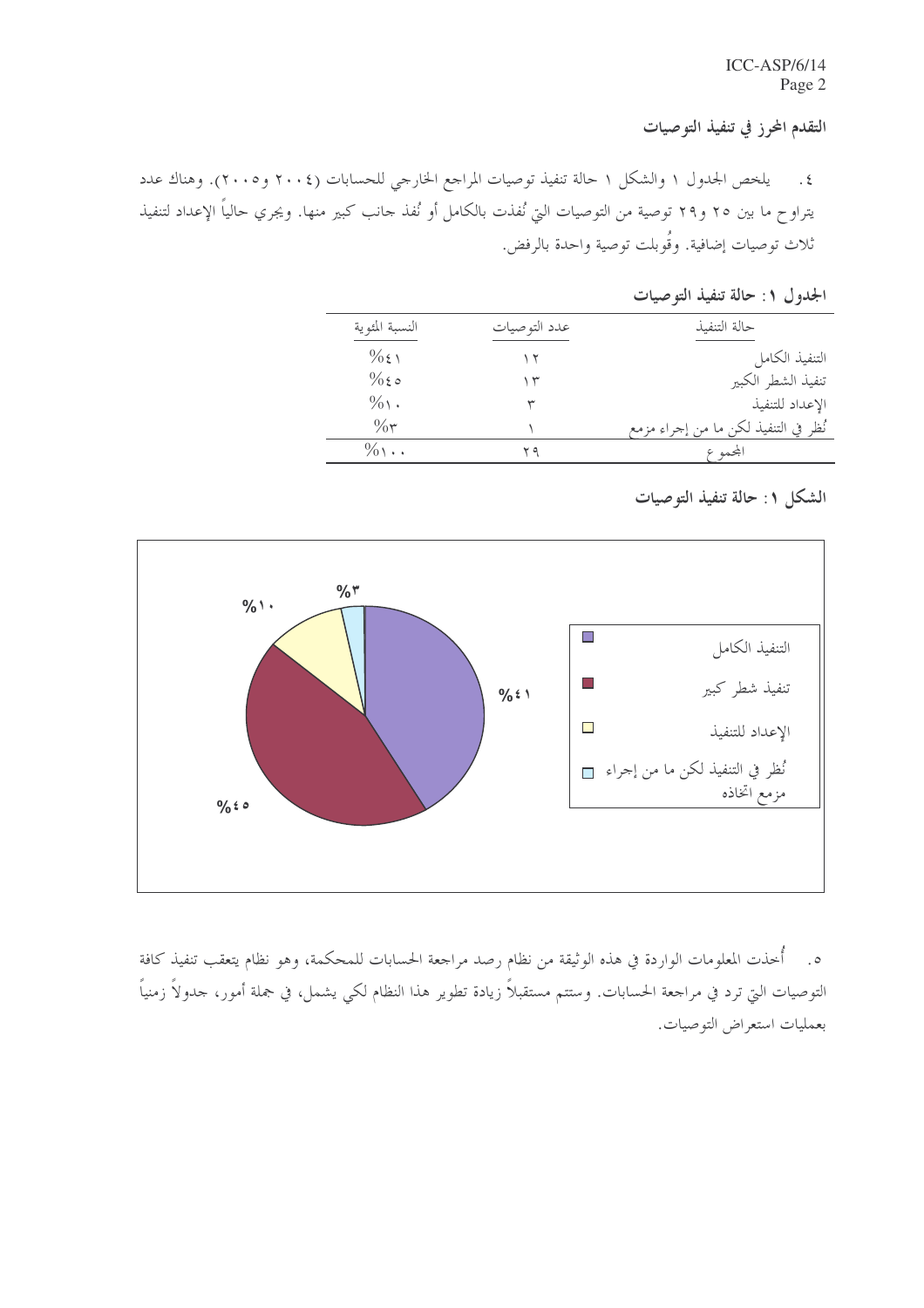## تقرير المراجع الخارجي للحسابات لعام ٢٠٠٤

| تاريخ الإنجاز المتوقع | خطة العمل                                   | المسؤولية                      | التوصية ١                                              |
|-----------------------|---------------------------------------------|--------------------------------|--------------------------------------------------------|
| عملية جارية           | وضعت خطة المشتريات. لا تزال في حاجة         | قلم المحكمة ومكتب المدعى العام | نوصي بأن تضع المحكمة خطة للمشتريات تسمح لها            |
|                       | إلى تحسين.                                  |                                | بتحسين استخدام الموارد المالية طوال السنة وبالتالي     |
|                       |                                             |                                | بتحنب الارتفاع الكبير الحالي في مستويات النفقات        |
|                       |                                             |                                | الملتزم هما، وأن تظل الخطة موضع الاستعراض الدقيق.      |
| تاريخ الإنجاز المتوقع | خطة العمل                                   | المسؤولية                      | التوصية ٢                                              |
| جارية                 | جاري تنفيذ الإجراءات الموصى بما منذ عام     | قلم المحكمة ومكتب المدعى العام | نوصي بأن تضع المحكمة إطارا واضحا ومنهجيا لمراقبة       |
|                       | ٢٠٠٦ وستدخل عليها التعديلات اللازمة         |                                | ورصد الميزانية، ولإتاحة التقارير الشاملة عن الميزانية  |
|                       | عند تنفيذ هيكل الميزانية الجديد الذي يعد    |                                | وتحليل الاختلافات، ولدعم التحسين في فحص الأداء         |
|                       | بنظام SAP. حارى تحسين عملية إتاحة           |                                | المالي من جانب الإدارة العليا.                         |
|                       | التقارير الشاملة عن الميزانية بصورة مستمرة. |                                |                                                        |
| تاريخ الإنجاز المتوقع | خطة العمل                                   | المسؤولية                      | التوصية ٣                                              |
| أنحزت                 | (أ) متقادم (انظر قرار الجمعية).             | قلم المحكمة ومكتب المدعى العام | نوصي بأن تنظر الدول الأطراف في مزايا تقييد عمليات      |
|                       | (ب) قيد التنفيذ.                            |                                | النقل داخل البرامج الرئيسية وبين الاعتمادات المدرجة    |
|                       |                                             |                                | في الميزانية بالتكاليف المتصلة بالموظفين والتكاليف غير |
|                       |                                             |                                | المتصلة بالموظفين، وبأن تنظر في اشتراط تبليغ الدول     |
|                       |                                             |                                | الأطراف بأي عمليات نقل كبيرة من الاعتمادات التي        |
|                       |                                             |                                | تمت الموافقة عليها أصلا في الميزانية.                  |
|                       |                                             |                                |                                                        |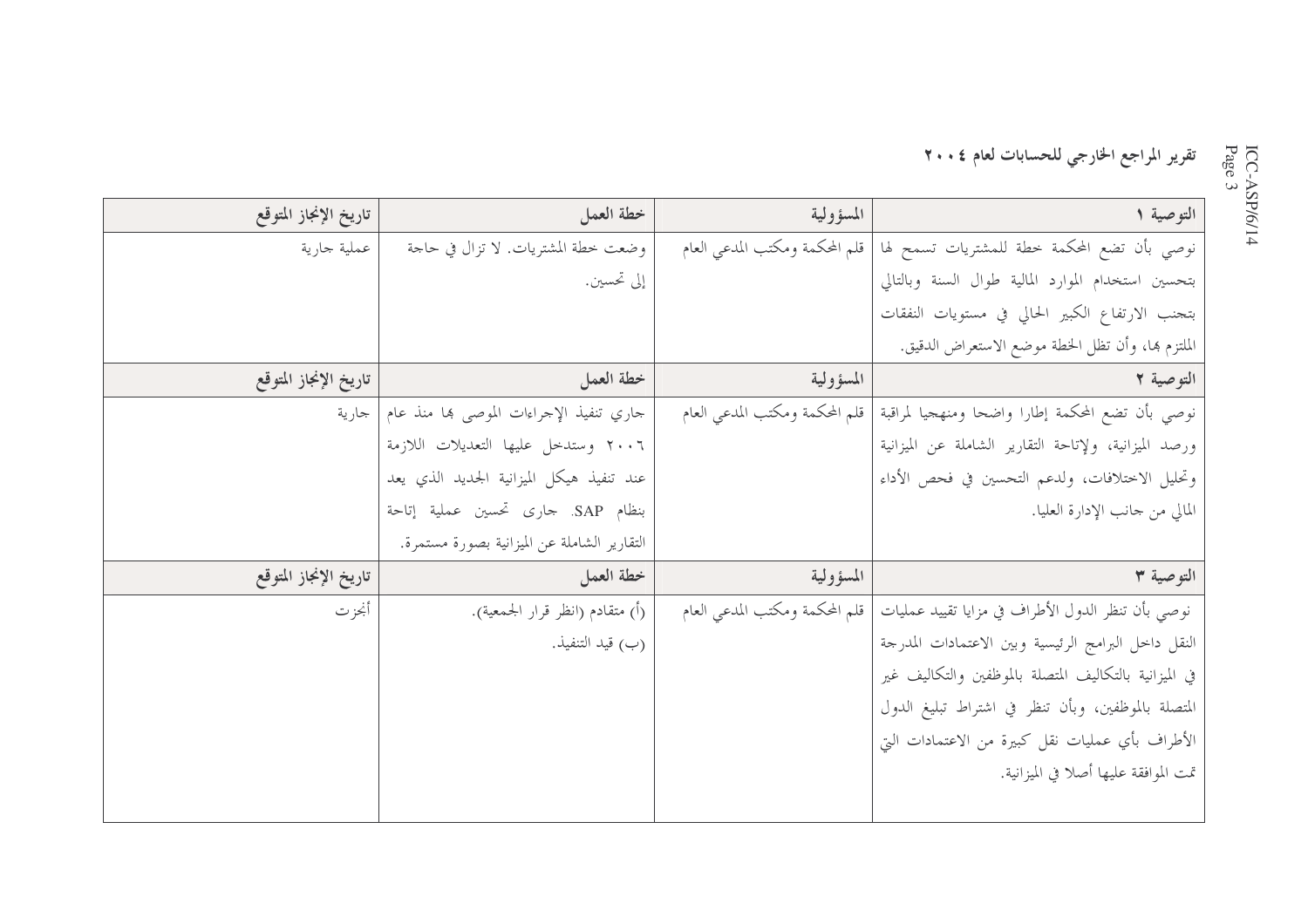| تاريخ الإنجاز المتوقع | خطة العمل                                  | المسؤولية                      | التوصية ٤                                           |
|-----------------------|--------------------------------------------|--------------------------------|-----------------------------------------------------|
| جارية في ٢٠٠٨         | أنجزت تقريباً، الخطة الإستراتيجية، ميزانية | قلم المحكمة ومكتب المدعي العام | نوصي بأن تعمد الإدارة إلى وضع فمج استراتيجي واضح    |
|                       | . $\mathbf{Y} \cdot \mathbf{Y}$            |                                | في مجال التخطيط من خلال صياغة أهداف وأولويات        |
|                       |                                            |                                | على أعلى المستويات توفر الأساس لوضع الأولويات       |
|                       |                                            |                                | المتعلقة بموارد البرامج الفرعية.                    |
| تاريخ الإنجاز المتوقع | خطة العمل                                  | المسؤولية                      | التوصية ٥                                           |
| أنحزت                 | أنحزت بدون نجاح.                           | قلم المحكمة ومكتب المدعى العام | نوصي بالموافقة في وقت مبكر على البارامترات          |
|                       | قررت لجنة الميزانية والمالية عكس ذلك.      |                                | والافتراضات الأساسية التي تقوم عليها عملية وضع      |
|                       |                                            |                                | الميزانية. علاوة على ذلك نشجع المحكمة عل النظر في   |
|                       |                                            |                                | الحاجة إلى تمديد الأحل الزمني المخصص لتقديم مشروع   |
|                       |                                            |                                | الميزانية وذلك لإتاحة ما يكفي من الوقت لاستعراضها   |
|                       |                                            |                                | من قبل الإدارة.                                     |
| تاريخ الإنجاز المتوقع | خطة العمل                                  | المسؤولية                      | التوصية ٢                                           |
| أنحزت                 | أنحزت وقيد التنفيذ.                        | قلم المحكمة ومكتب المدعى العام | نوصي بأن تضع الإدارة أهدافاً واضحة ومحددة وقابلة    |
|                       |                                            |                                | للقياس لعملية وضع الميزانية وبأن تكملها إحراءات تنص |
|                       |                                            |                                | على تقديم تقارير إلى الدول الأطراف عن إنحاز هذه     |
|                       |                                            |                                | الأهداف.                                            |
| تاريخ الإنجاز المتوقع | خطة العمل                                  | المسؤولية                      | التوصية ٧                                           |
| أنحزت                 | أنشئ محلس مراقبة الممتلكات على النحو       | قلم المحكمة                    | نوصى بأن تتخذ المحكمة الآن خطوات لإنشاء محلس        |
|                       | الوارد في النظام المالي.                   |                                | لمراقبة الممتلكات امتثالا للنظام المالي.            |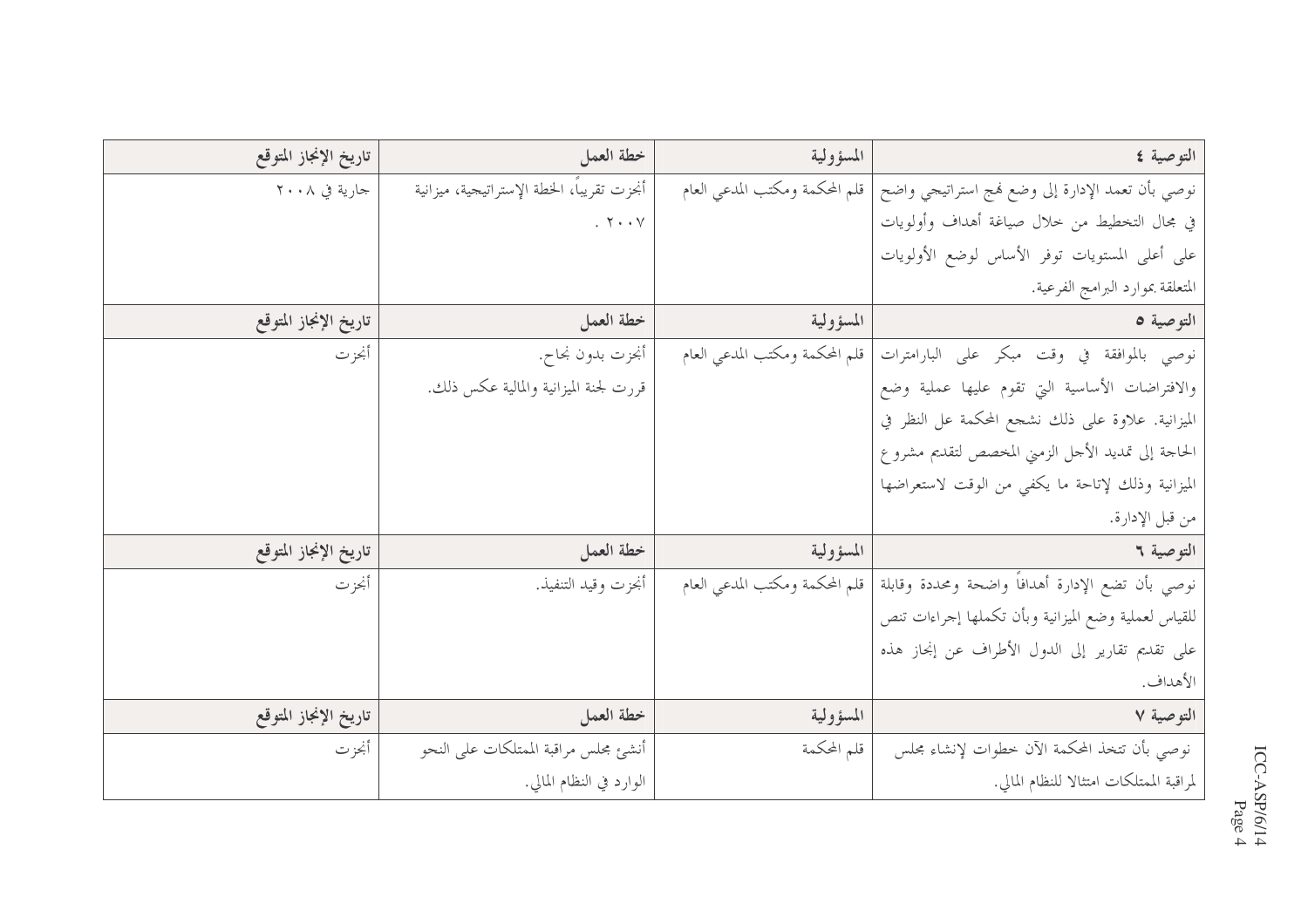| تاريخ الإنجاز المتوقع | خطة العمل                                   | المسؤولية                            | التوصية ٨                                                  |
|-----------------------|---------------------------------------------|--------------------------------------|------------------------------------------------------------|
| نهاية عام ٢٠٠٧        | ينبغي أن تنظر الجمعية في التوصية. وستثير    | جمعية الدول الأطراف                  | نوصي الجمعية بأن تنظر في الحاحة إلى توضيح ترتيبات          |
|                       | أمانة الجمعية هذه المسألة في الدورة التاسعة |                                      | المساءلة عن استخدام الموارد المالية ضمن هياكل المحكمة      |
|                       | للجنة الميزانية والمالية.                   |                                      | وأجهزها وبأن تنظر في مجالات حديدة لم تغطُّها سابقا         |
|                       |                                             |                                      | النظم المتصلة بالأمانة وأمانة الصندوق الاستئماني           |
|                       |                                             |                                      | للضحايا.                                                   |
| تاريخ الإنجاز المتوقع | خطة العمل                                   | المسؤولية                            | التوصية ٩                                                  |
| جارية                 | طلبت المحكمة من المراجع الخارجي للحسابات    | قلم المحكمة ومكتب المدعي العام       | نوصي المحكمة بأن تعد بيانا سنويا عن المراقبة الداخلية      |
|                       | توضيحات بشأن هذه التوصية.                   |                                      | كحزء من البيانات المالية لتأكيد تطبيق آليات المراقبة       |
|                       |                                             |                                      | الداخلية على الفترة المالية.                               |
| تاريخ الإنجاز المتوقع | خطة العمل                                   | المسؤولية                            | التوصية ١٠                                                 |
| أنحزت                 | لجنة المراقبة.                              | لجنة الميزانية والمالية وجمعية الدول | نوصي لجنة الميزانية والمالية والجمعية بالنظر في إنشاء لجنة |
|                       |                                             | ا الأطراف                            | لمراجعة الحسابات تسند إليها الاختصاصات الملائمة            |
|                       |                                             |                                      | باستعراض مدى كفاية نواحي المراقبة الداخلية ولتوفير         |
|                       |                                             |                                      | ضمان موضوعي بأداء مهام المراجعة الداخلية والخارجية         |
|                       |                                             |                                      | للحسابات على أساس منتظم.                                   |
|                       |                                             |                                      |                                                            |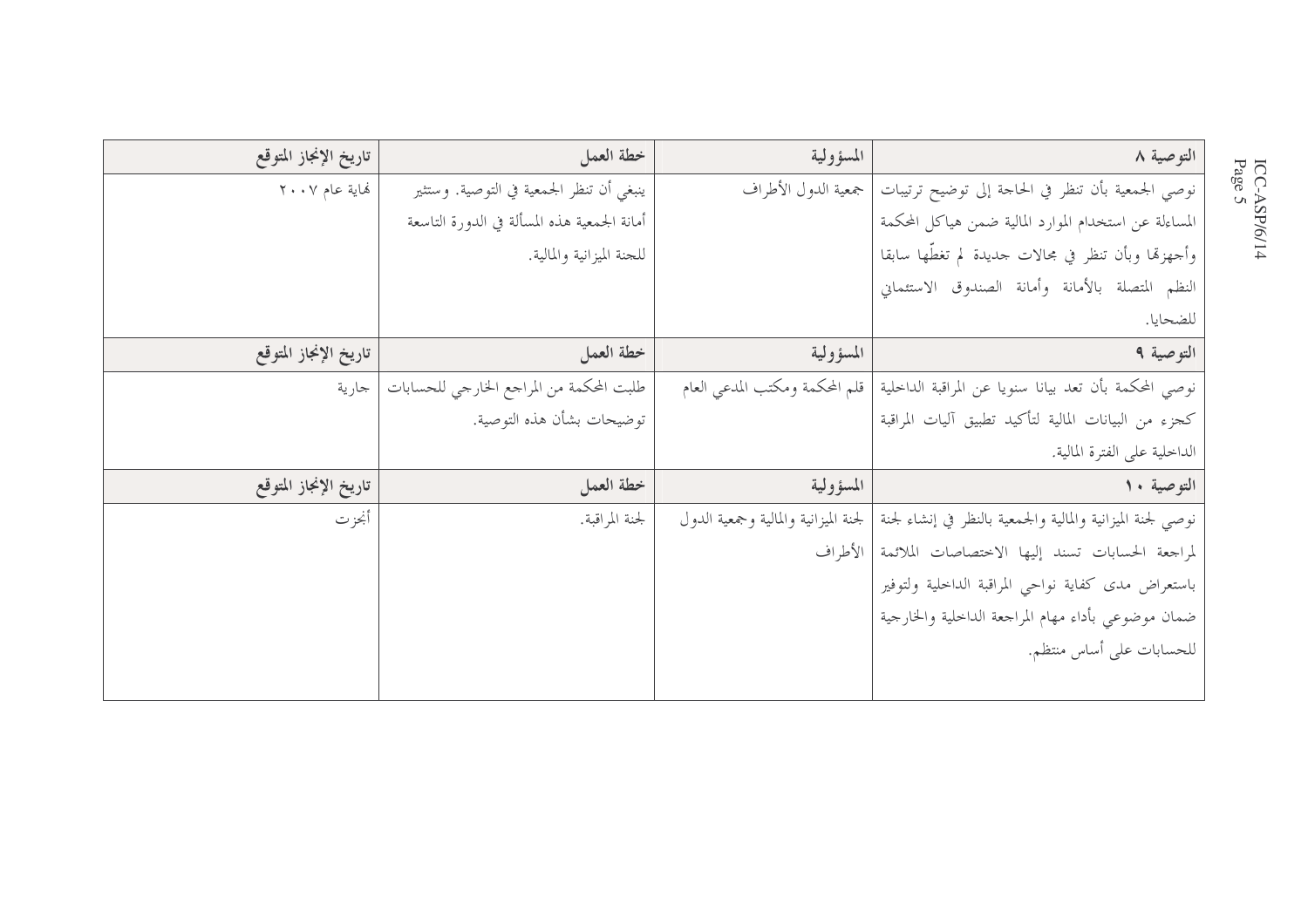| تاريخ الإنجاز المتوقع                       | خطة العمل                                    | المسؤولية                      | التوصية ١١                                           |
|---------------------------------------------|----------------------------------------------|--------------------------------|------------------------------------------------------|
| المرحلة الأولى: الربع الأول من عام ٢٠٠٨     | استهل مشروع إدارة المخاطر بالاقتران مع       | قلم المحكمة ومكتب المدعي العام | نوصي بأن ترسى المحكمة آلية للتقييم المنهجي للمخاطر   |
| ا المرحلة الثانية: الربع الثالث من عام ٢٠٠٨ | التخطيط الاستراتيجي في آذار/مارس ٢٠٠٦.       |                                | وإدارقما لمساعدة المديرين على تحديد وضبط المخاطر     |
|                                             | وتشمل المرحلة الأولى وضع نظام لإدارة         |                                | التشغيلية أو الاقتصادية.                             |
|                                             | المخاطر. والمرحلة الثانية هي مرحلة تنفيذ هذا |                                |                                                      |
|                                             | النظام. وسيستعرض هذا النظام بانتظام في       |                                |                                                      |
|                                             | مراحل مقبلة.                                 |                                |                                                      |
| تاريخ الإنجاز المتوقع                       | خطة العمل                                    | المسؤولية                      | التوصية ١٢                                           |
| أنجزت وحاري التنفيذ (انظر ميزانية ٢٠٠٨)     | أنحز ت.                                      | قلم المحكمة ومكتب المدعى العام | نوصى بأن تكون استراتيجية تكنولوجيا المعلومات         |
|                                             |                                              |                                | للمحكمة متكيفة مع أهدافها التنفيذية الأساسية وأن     |
|                                             |                                              |                                | تدرج في عمليات تخطيط تكنولوجيا المعلومات الحاجة      |
|                                             |                                              |                                | إلى وضع أولويات ودراسة المزايا مقارنة بالتكاليف.     |
|                                             |                                              |                                | علاوة على ذلك نشجع على وضع المزيد من التقارير        |
|                                             |                                              |                                | الواضحة والمختصرة وعالية المستوى المقدمة إلى كبار    |
|                                             |                                              |                                | المسؤولين لتسهيل الإدارة والرقابة السليمتين للموارد. |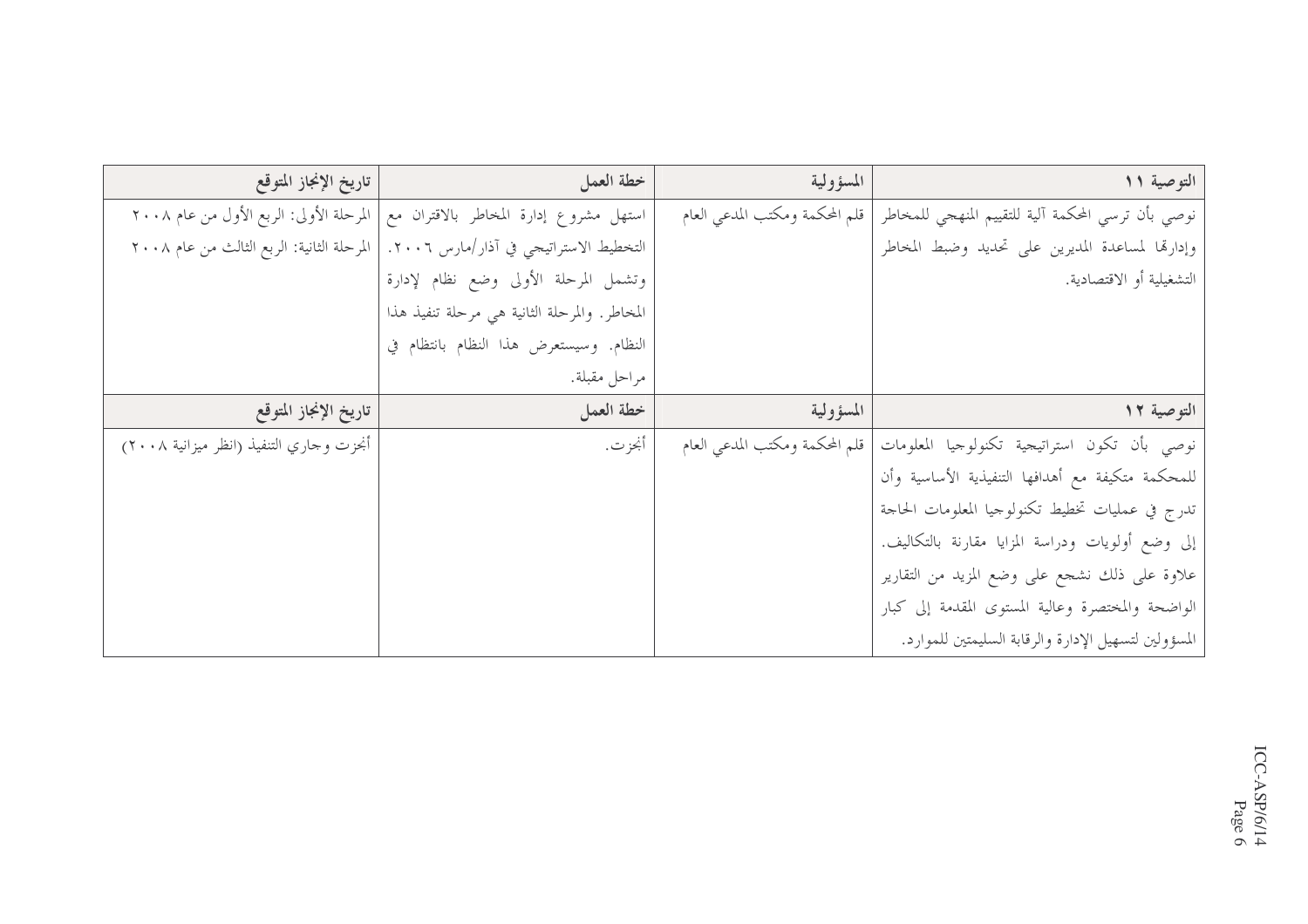| تاريخ الإنجاز المتوقع | خطة العمل           | المسؤولية                      | التوصية ١٣                                           |
|-----------------------|---------------------|--------------------------------|------------------------------------------------------|
| أنحزت وجارية          | أنحزت وقيد التنفيذ. | قلم المحكمة ومكتب المدعى العام | نوصي الإدارة بإعداد خطة عمل مفصلة لاستعراض           |
|                       |                     |                                | ورصد الكيفية التي يمكن بما التصدي لتوصيات المراجعة   |
|                       |                     |                                | الخارجية للحسابات. وينبغي أن تكون هذه الخطة جزءا     |
|                       |                     |                                | من عملية متواصلة وتخضع للتدقيق من قبل لجنة الميزانية |
|                       |                     |                                | والمالية بغية تعزيز ترتيبات المحكمة القائمة بخصوص    |
|                       |                     |                                | الإدارة.                                             |

تقرير المراجع الخارجي للحسابات لعام ٢٠٠٤ الموجه إلى جمعية الدول الأطراف بشأن البيانات المالية للفترة من أيلول/سبتمبر ٢٠٠٢ إلى كانون الأول/ديسمبر ٢٠٠٣

| التوصية ا                                                    | المسؤولية | خطة العمل                 | تاريخ الإنجاز المتوقع |
|--------------------------------------------------------------|-----------|---------------------------|-----------------------|
| مواصلة رصد حالة الاشتراكات المقررة وإبلاغ لجنة   قلم المحكمة |           | أنجز ت.                   | جارية                 |
| الميزانية والمالية بها.                                      |           |                           |                       |
| التوصية ٢                                                    | المسؤولية | خطة العمل                 | تاريخ الإنجاز المتوقع |
| أن تبقى المحكمة قيد الاستعراض سياسة المحاسبة   قلم المحكمة   |           | ترفض المحكمة هذه التوصية. | أنجز ت                |
| الجارية فيما يتصل بالاشتراكات المقررة غير المسددة            |           |                           |                       |
| وضرورة الاحتياط لعدم تسديد الاشتراكات.                       |           |                           |                       |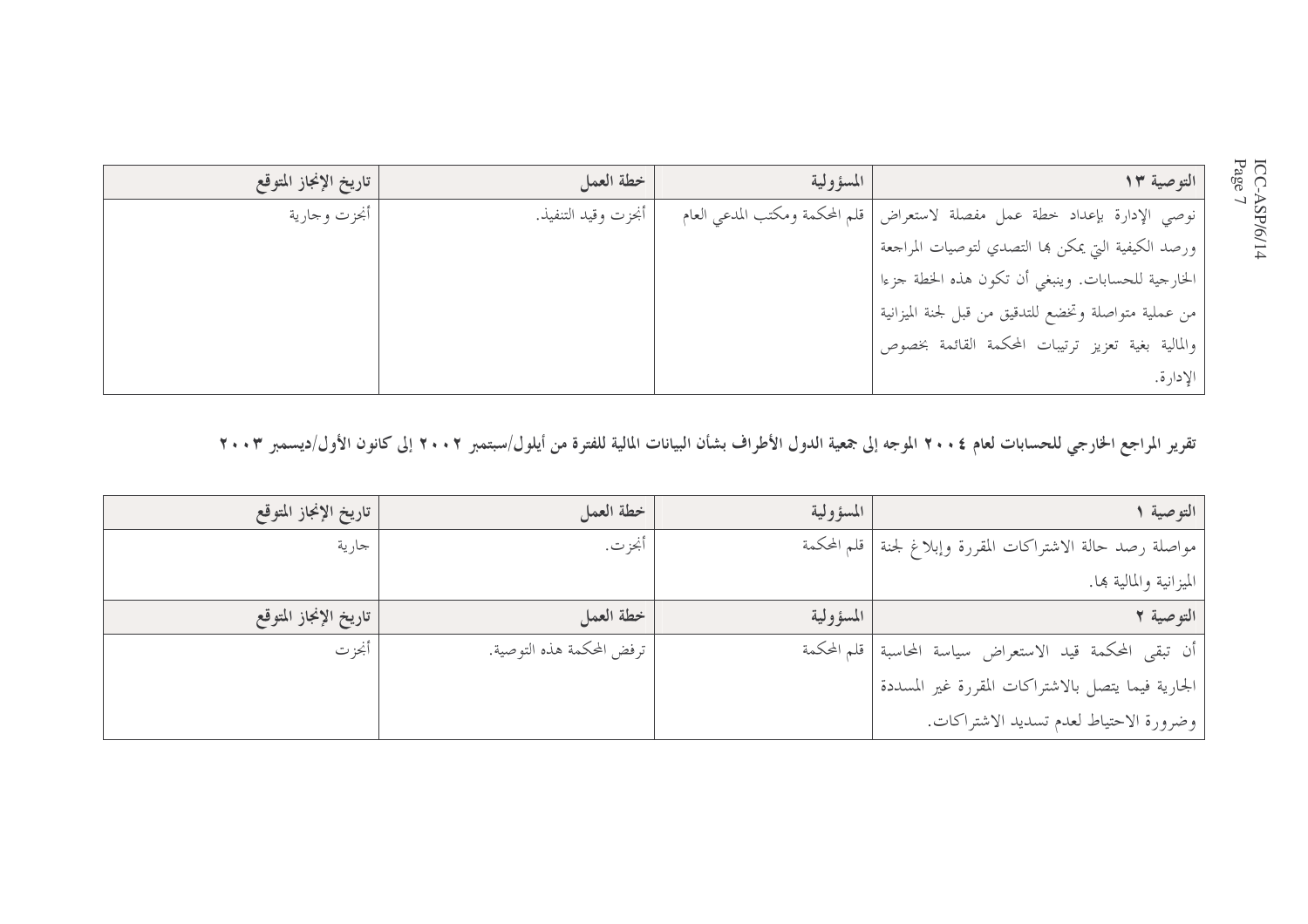| تاريخ الإنجاز المتوقع            | خطة العمل                                   | المسؤولية                      | التوصية ٣                                       |
|----------------------------------|---------------------------------------------|--------------------------------|-------------------------------------------------|
| جارية                            | قيد التنفيذ، الخطة الإستراتيجية، خطة        | قلم المحكمة ومكتب المدعي العام | أن تضع المكمة إستراتيجية لتخطيط المشتريات       |
|                                  | المشتريات.                                  |                                | وأن تضع إجراءات ملائمة تتصل بدورة الميزانية     |
|                                  |                                             |                                | والفترة المالية.                                |
| تاريخ الإنجاز المتوقع            | خطة العمل                                   | المسؤولية                      | التوصية ٤                                       |
| - ۲۰۰۲ جارية $-$                 | جاري تنفيذ الإجراءات الموصى بما منذ عام     | قلم المحكمة ومكتب المدعى العام | تطبيق إحراءات منهجية وموثقة لرصد الميزانية تشمل |
|                                  | ٢٠٠٦ وستدحل عليها التعديلات اللازمة         |                                | تحليل الاختلافات عن الميزانية وخطة المشتريات    |
|                                  | عند تنفيذ هيكل الميزانية الجديد الذي يعد    |                                | والتبليغ عنها.                                  |
|                                  | بنظام SAP. حارى تحسين عملية إتاحة           |                                |                                                 |
|                                  | التقارير الشاملة عن الميزانية بصورة مستمرة. |                                |                                                 |
|                                  |                                             |                                |                                                 |
| تاريخ الإنجاز المتوقع            | خطة العمل                                   | المسؤولية                      | التوصية ٥                                       |
| أنحزت في تشرين الأول/أكتوبر ٢٠٠٤ | وردت الأرصدة المتعلقة بالصندوق الاستئماني   | قلم المحكمة                    | أن تلتمس المحكمة تسديد الرصيد المتبقى للصندوق   |
|                                  | من الأمم المتحدة في تشرين الأول/أكتوبر      |                                | الاستئماني للأمم المتحدة بأسرع ما يمكن عمليا    |
|                                  | ٢٠٠٤ وسويت الحسابات ذات الصلة               |                                | لوضع الأصول تحت السيطرة الإدارية الكاملة        |
|                                  | بالكامل.                                    |                                | للمحكمة وتقليل التعرض لتقلبات سعر الصرف في      |
|                                  |                                             |                                | المستقبل.                                       |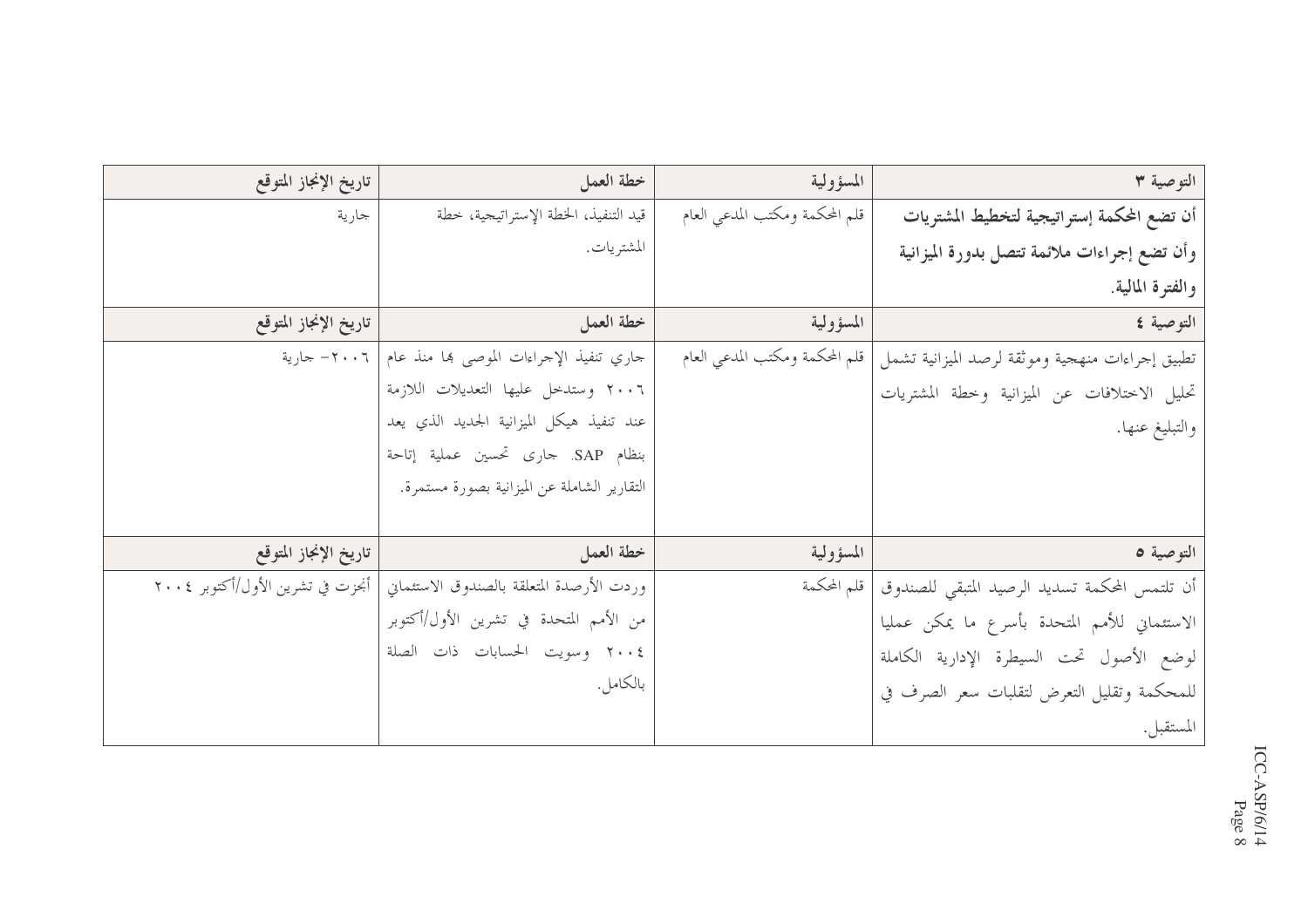| تاريخ الإنجاز المتوقع                     | خطة العمل                                    | المسؤولية                      | التوصية ٢                                        |
|-------------------------------------------|----------------------------------------------|--------------------------------|--------------------------------------------------|
| المرحلة الأولى: الربع الأول من عام ٢٠٠٨   | استهل مشروع إدارة المخاطر بالاقتران مع       | قلم المحكمة ومكتب المدعي العام | أن تنظر المحكمة في وضع إستراتيجية للمخاطر        |
| المرحلة الثانية: الربع الثالث من عام ٢٠٠٨ | التخطيط الاستراتيجي في آذار/مارس ٢٠٠٦.       |                                | وعمليات منهجية لإدارة المخاطر في إطار التطوير    |
|                                           | وتشمل المرحلة الأولى وضع نظام لإدارة         |                                | المستمر لترتيبات الإدارة من أجل دعم العمليات     |
|                                           | المخاطر. والمرحلة الثانية هي مرحلة تنفيذ هذا |                                | المقبلة.                                         |
|                                           | النظام. وسيستعرض هذا النظام بانتظام في       |                                |                                                  |
|                                           | مراحل مقبلة.                                 |                                |                                                  |
|                                           |                                              |                                |                                                  |
| تاريخ الإنجاز المتوقع                     | خطة العمل                                    | المسؤولية                      | التوصية ٧                                        |
| أنحز ت                                    | ينبغي أن يقدم كل موظف جديد الإقرارات         | قلم المحكمة ومكتب المدعي العام | أن تطبق المحكمة نظام التعميمات المنهجية والدورية |
|                                           | الكتابية ذات الصلة عند التعيين. وينبغي أن    |                                | على الموظفين للتأكد من أي مصالح مالية أو غير     |
|                                           | يستوفي جميع الموظفين هذه المعلومات سنوياً.   |                                | مالية وتسجيل جميع الإعلانات في سجل مصالح         |
|                                           |                                              |                                | مركزي وأن تقوم أيضا بتعيين وتسجيل أية هدايا أو   |
|                                           |                                              |                                | ضيافة أو غير ذلك من المزايا الناشئة خلال الخدمة  |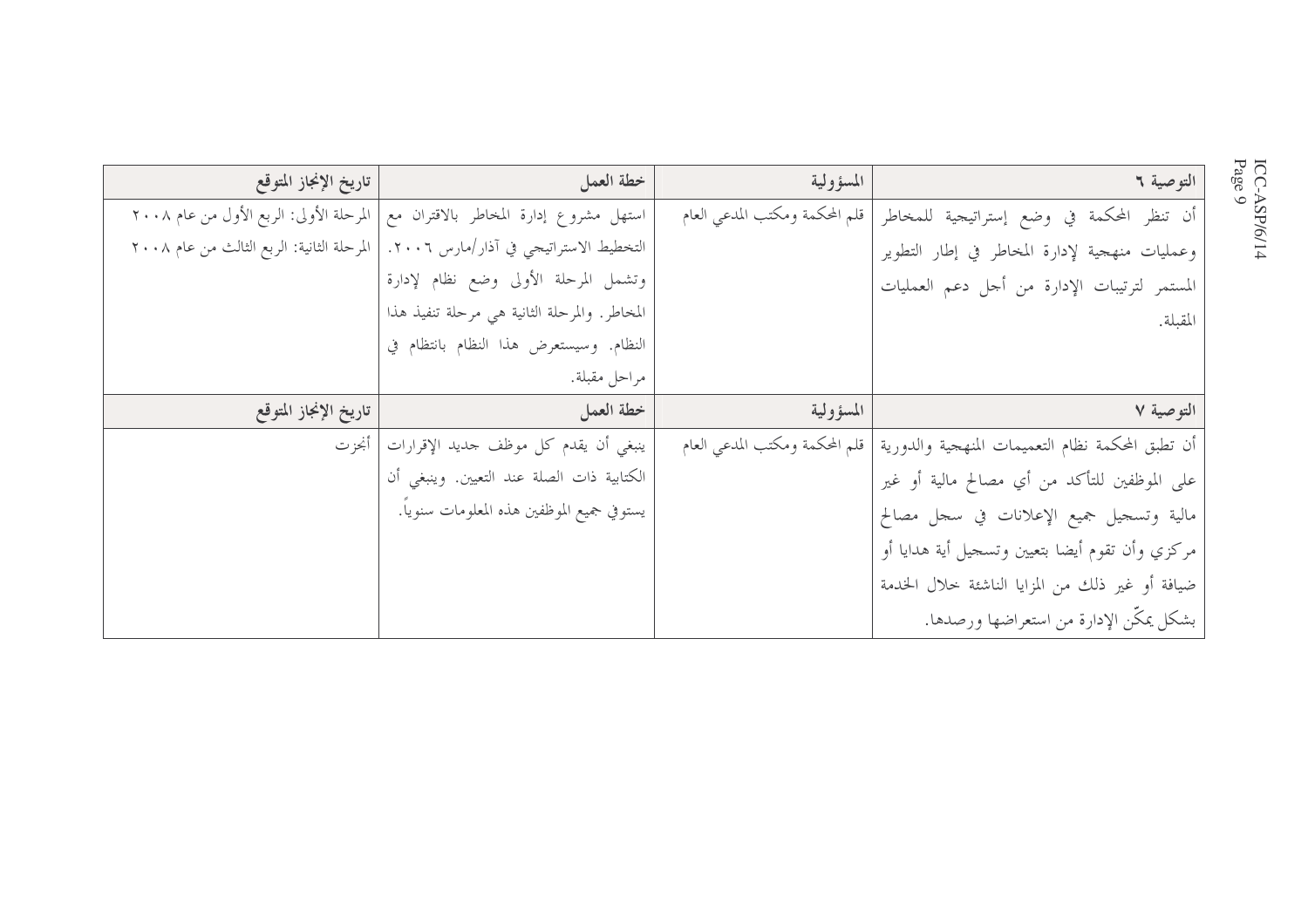تقرير المراجع الخارجي للحسابات لعام ٢٠٠٥

| تاريخ الإنجاز المتوقع    | خطة العمل                                     | المسؤولية                      | التوصية ١                                             |
|--------------------------|-----------------------------------------------|--------------------------------|-------------------------------------------------------|
| الربع الثالث من عام ٢٠٠٧ | أختيرت شركة التأمين المختصة بنظام             | قلم المحكمة ومكتب المدعى العام | نظرا لمضي الوقت بدون توقف، نوصي بأن تبذل المحكمة      |
|                          | المعاشات التقاعدية للقضاة ووافقت الجمعية      |                                | قصارى حهدها لاستكمال الترتيبات اللازمة لإدارة نظام    |
|                          | عليها في دورتما الأخيرة المعقودة في كانون     |                                | المعاشات التقاعدية للقضاة وبأن تتخذ الترتيبات اللازمة |
|                          | الأول/ديسمبر ٢٠٠٦. وورد تقييم اكتواري         |                                | لإجراء تقييم اكتواري كامل عند تعيين مدير للنظام.      |
|                          | كامل من شركة التأمين (Allianz NL)             |                                |                                                       |
|                          | ونقحت البيانات المالية لتعكس المبالغ الجديدة. |                                |                                                       |
|                          | ومن المتوقع أن يتم التعاقد مع شركة Allianz    |                                |                                                       |
|                          | بصورة لهائية في الربع الثالث من عام ٢٠٠٧.     |                                |                                                       |
| تاريخ الإنجاز المتوقع    | خطة العمل                                     | المسؤولية                      | التوصية ٢                                             |
| كانون الأول/ديسمبر ٢٠٠٧  | تستعرض حاليا البيانات والمعلومات المستعملة    | قلم المحكمة ومكتب المدعى العام | نوصي بتنفيذ سلسلة من المراجعات الإدارية للتحقق من     |
|                          | في حداول البيانات بمزيد من الانتظام وتتخذ     |                                | دقة البيانات المدحلة في حداول البيانات والنظم الأخرى  |
|                          | المحكمة الإحراءات اللازمة لوقف استخدام        |                                | مثل كشوف المرتبات التي تعد بنظام SAP.                 |
|                          | حداول البيانات في كشوف مرتبات الموظفين        |                                |                                                       |
|                          | والانتقال إلى نظام SAP. وسيكون الانتقال إلى   |                                |                                                       |
|                          | نظام SAP تشغيليا في هاية عام ٢٠٠٧.            |                                |                                                       |
|                          |                                               |                                |                                                       |
|                          |                                               |                                |                                                       |
|                          |                                               |                                |                                                       |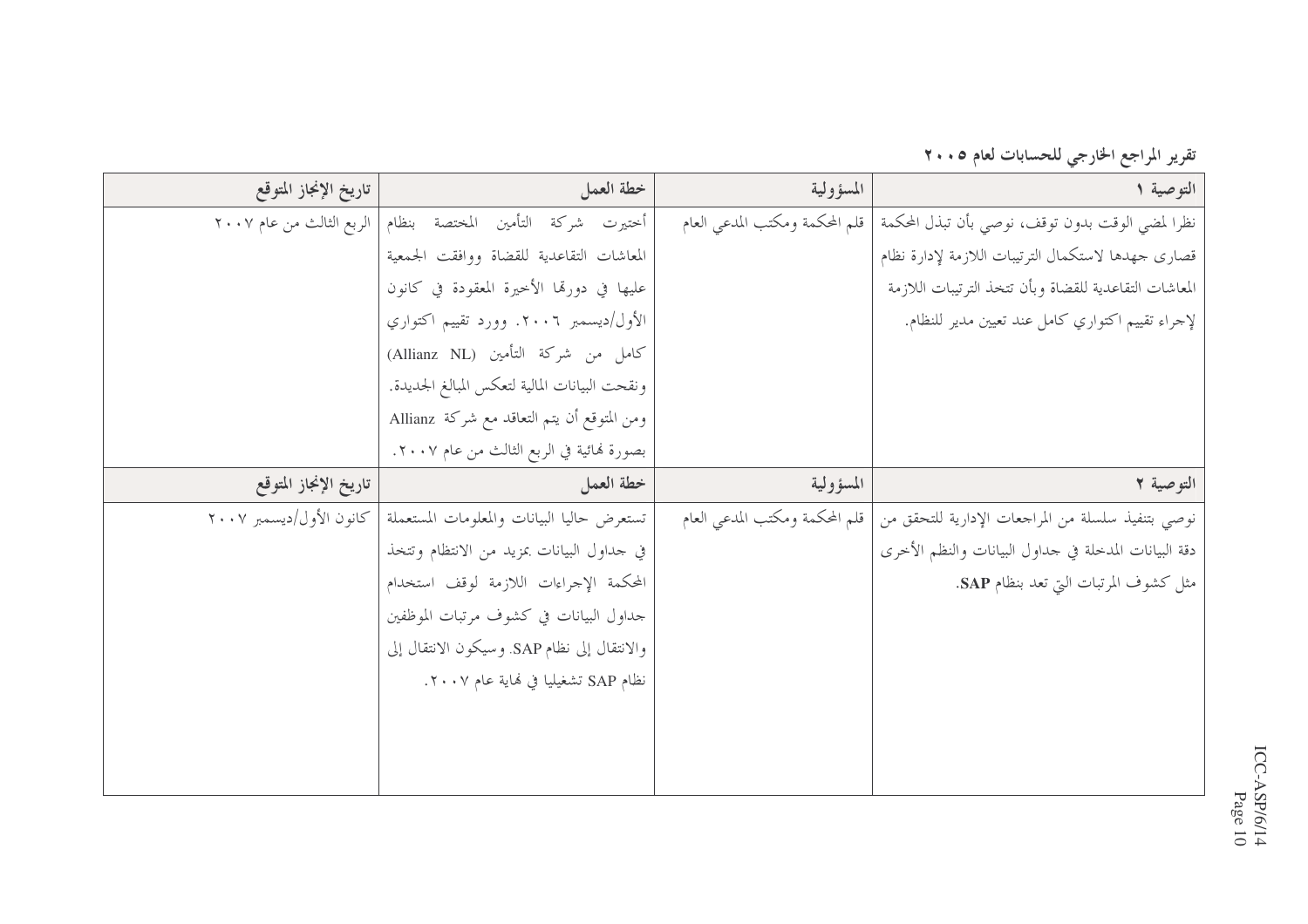| تاريخ الإنجاز المتوقع   | خطة العمل                                       | المسؤولية                      | التوصية ٣                                                  |
|-------------------------|-------------------------------------------------|--------------------------------|------------------------------------------------------------|
| كانون الأول/ديسمبر ٢٠٠٧ | ستعد تقارير استثنائية لاستعراض بيانات           |                                | نوصي بأن تكفل المحكمة مراجعة التقارير الاستثنائية          |
|                         | كشوف المرتبات كجزء من المشاريع المتعلقة         |                                | روتينيا من حانب الإدارة للتحقق من التغييرات في             |
|                         | بنظام SAP. وسيكون التخطيط الجاري للتنفيذ        |                                | البيانات الدائمة وتأكيد دقتها.                             |
|                         | تشغيليا في نهاية عام ٢٠٠٧.                      |                                |                                                            |
| تاريخ الإنجاز المتوقع   | خطة العمل                                       | المسؤولية                      | التوصية ٤                                                  |
| أنجز ت                  | تتاح الآن التقارير المتعلقة بالميزانية على الخط | قلم المحكمة ومكتب المدعى العام | نشجع المحكمة على الإسراع في تطوير نظام رصد                 |
|                         | مباشرة عن طريق نظام SAP.                        |                                | الميزانية لتمكين المسؤولين عن إدارة الميزانية من الاستفادة |
|                         |                                                 |                                | من هذا النظام قبل لهاية عام ٢٠٠٦. وسيسمح هذا               |
|                         |                                                 |                                | لمديري الميزانية باستخدام مواردهم بمزيد من الفعالية عن     |
|                         |                                                 |                                | طريق رصد الميزانية بمزيد من التفصيل.                       |
| تاريخ الإنجاز المتوقع   | خطة العمل                                       | المسؤولية                      | التوصية ٥                                                  |
| اجارية                  | تسحل جميع التوصيات الداحلية والخارجية في        | قلم المحكمة ومكتب المدعى العام | نوصي بأن يضع المسحل خطة عمل لكل مراجعة يقوم                |
|                         | وثيقة واحدة. وأسندت المسؤوليات المتعلقة         |                                | بها المراجع الداخلي للحسابات وبأن تخطر الأجهزة ذات         |
|                         | بكل توصية، حسب مفهوم مكتب المدير                |                                | الصلة بالمحكمة المعنبة بنتائج المراجعة بمضمون هذه          |
|                         | الإداري لقلم المحكمة، إلى الجهاز المختص.        |                                | الخطة.                                                     |
|                         | وأرفق بكل توصية، عند الإمكان، وصف               |                                |                                                            |
|                         | للأعمال المتوقعة وتاريخ الإنجاز. ولا تزال       |                                |                                                            |
|                         | العملية الاستعراضية جارية.                      |                                |                                                            |
|                         |                                                 |                                |                                                            |

 $\text{ICC-ASP/6/14} \ \text{Page 11}$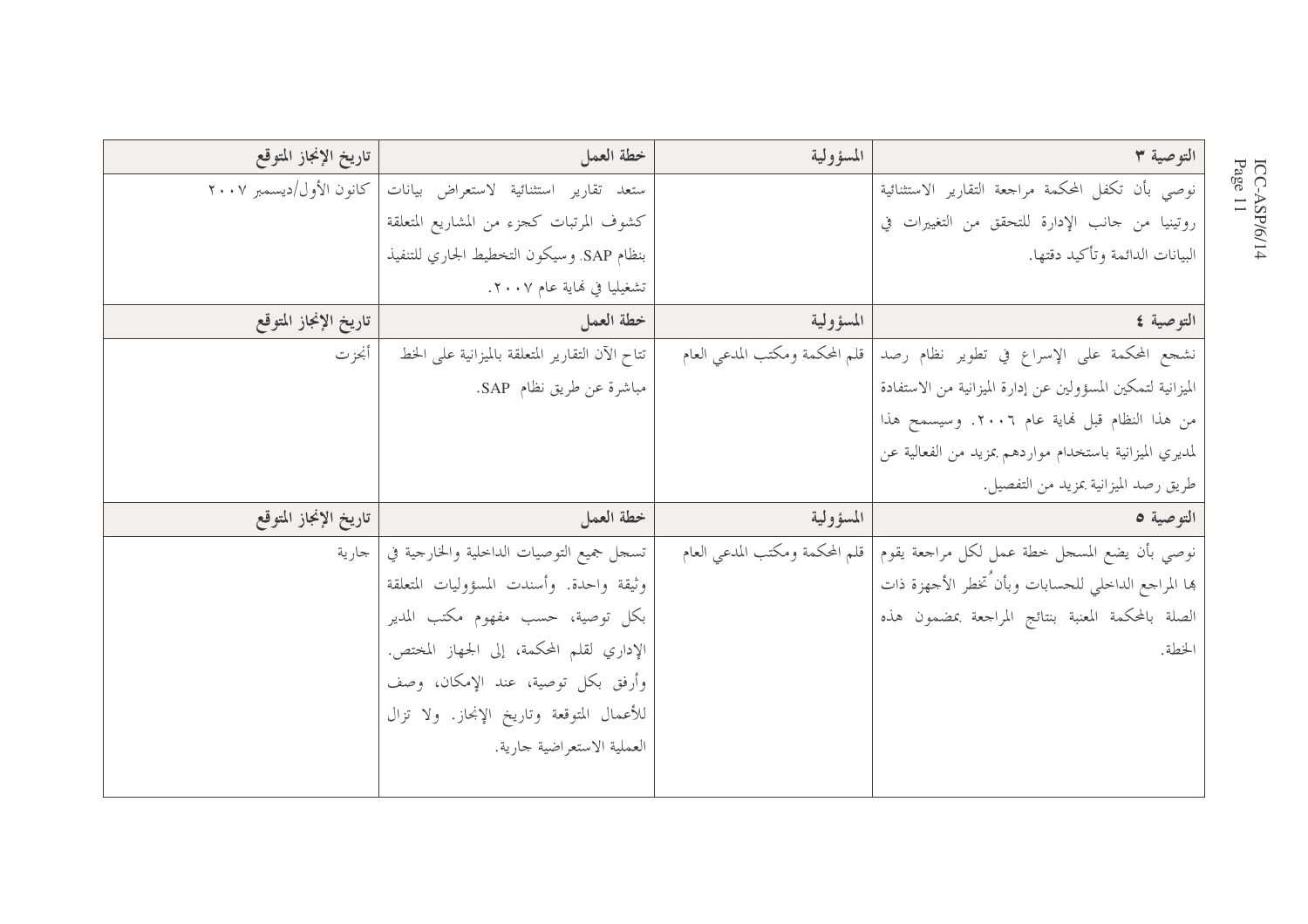| تاريخ الإنجاز المتوقع                      | خطة العمل                                                     | المسؤولية                      | التوصية ٦                                             |
|--------------------------------------------|---------------------------------------------------------------|--------------------------------|-------------------------------------------------------|
| كانون الأول/ديسمبر ٢٠٠٧                    | ستجري المحكمة استعراضا للأثار المترتبة على                    | قلم المحكمة ومكتب المدعى العام | نوصى باعتماد المعايير المحاسبية المستقلة التي توفرها  |
|                                            | تغيير معايير المحاسبة المعمول ها في المحكمة إلى               |                                | المعايير المحاسبية الدولية للقطاع العام (IPSAS) في    |
|                                            | معايير المحاسبة الدولية للقطاع العام                          |                                | المحكمة بوصفها إطارا مناسبا لتقديم التقارير المالية،  |
|                                            | (IPSAS)، ، بما في ذلك للتأثير على ميزانيتها                   |                                | ونوصى المحكمة بأن تعد إستراتيجية مفصلة لتنفيذ هذا     |
|                                            | وعلى نظام SAP . واشترك رؤساء شعبة                             |                                | التطور .                                              |
|                                            | الخدمات الإدارية المشتركة (المالية وتكنولوجيا                 |                                |                                                       |
|                                            | المعلومات والاتصال) في الاحتماعات التنسيقية                   |                                |                                                       |
|                                            | لمجموعة المستخدمين لنظام (SAP) في منظومة                      |                                |                                                       |
|                                            | الأمم المتحدة المخصصة حزئيا لقضية معايير                      |                                |                                                       |
|                                            | المحاسبة الدولية للقطاع العام.                                |                                |                                                       |
| تاريخ الإنجاز المتوقع                      | خطة العمل                                                     | المسؤولية                      | التوصية ٧                                             |
| بناء على نتيجة المقابلات. الإنحاز متوقع في | لا تزال عملية إنشاء لجنة مراجعة الحسابات                      | المحكمة                        | نوصي بأن تنشئ المحكمة لجنة مستقلة للحسابات تكون       |
|                                            | حارية. وكانت المقابلات مع الممثلين الربع الثالث من هذا العام. |                                | أغلبيتها من الممثلين الخارجيين المستقلين. وينبغي أن   |
|                                            | الخارجيين المحتملين ستتم في أيار/مايو ٢٠٠٧                    |                                | تركز لجنة مراجعة الحسابات على تعزيز المراقبة الداخلية |
|                                            | ولكن أجلت هذه المقابلات لمرض<br>أحد                           |                                | الفعالة، وأن تعمل على الاستفادة من الموارد المأمونة   |
|                                            | المر شحين.                                                    |                                | بأفضل وحه ممكن، وأن ترصد النواتج الداحلية             |
|                                            |                                                               |                                | والخارجية لمراجعة الحسابات، وأن تحري تقييما لفعالية   |
|                                            |                                                               |                                | إدارة المخاطر.                                        |
|                                            |                                                               |                                |                                                       |